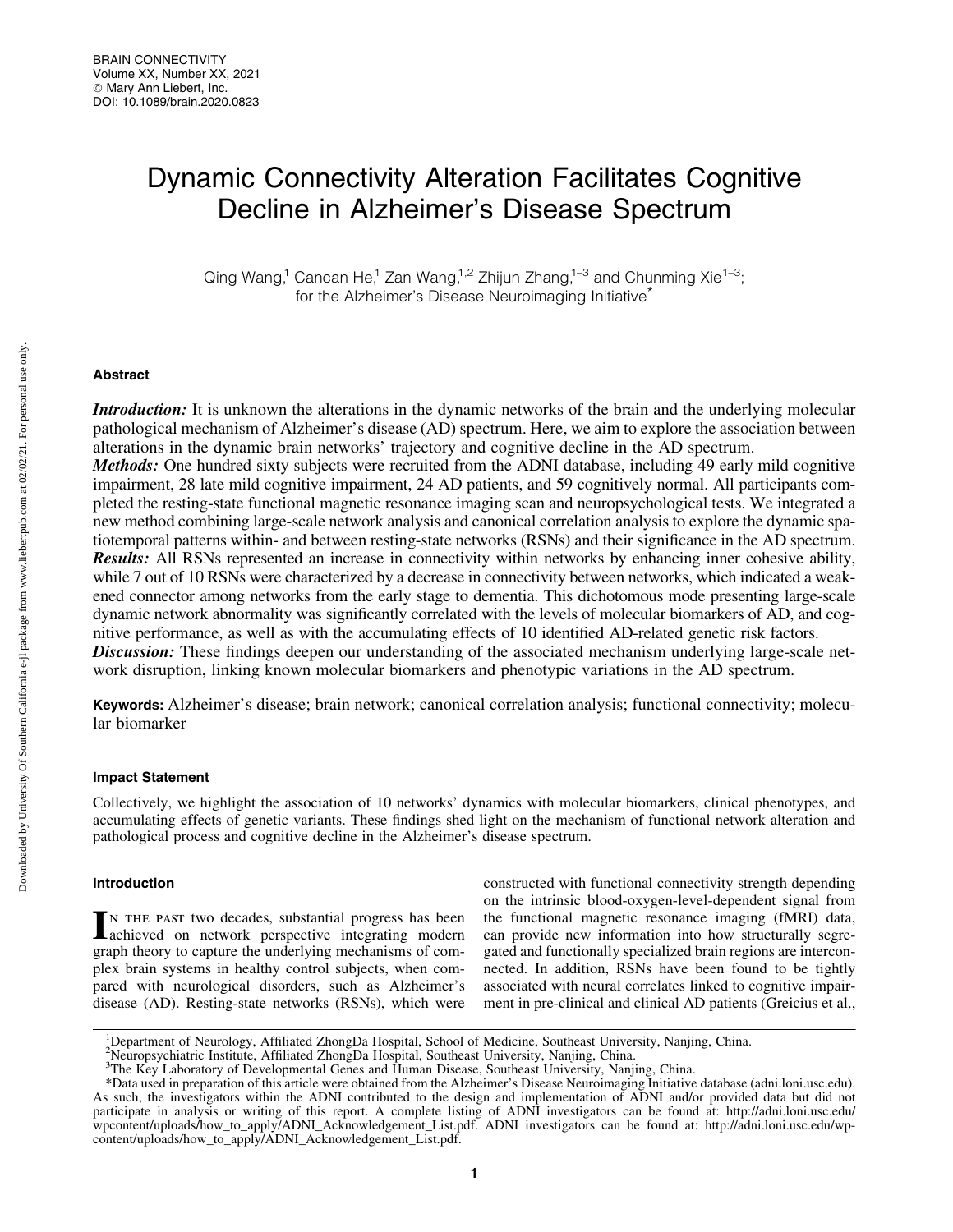2003; Jones et al., 2016; Palop and Mucke, 2016; Xie et al., 2012). Importantly, accumulating evidences have demonstrated that the abnormal activity of RSNs could be used as markers to predict the potential mechanisms of cognitive dysfunction in AD and related disorders (Palop and Mucke, 2016). In reality, these RSNs reflect the intrinsic functional coupling of large-scale brain systems and represent distinctive network-level features characterized by different neurodegenerative disorders (Pievani et al., 2011; Teipel et al., 2015). Specifically, the default mode network (DMN), as a key network of RSNs, was thought to be the primary large-scale system targeted, and gradually disrupted, by the cognitive decline following the disease progression of AD (Andrews-Hanna et al., 2010; Greicius et al., 2003; Sorg et al., 2007; Xue et al., 2019). Furthermore, it was conceptualized that different components of the DMN were preferably affected and distinctively depended on the pathological process stage of the AD spectrum (Andrews-Hanna et al., 2010; Damoiseaux et al., 2012; Jones et al., 2011, 2016). As such, a new theory of a cascading network failure was proposed, in which the DMN subsystem connectivity changed across the entire AD spectrum, representing cascading patterns, where the posterior DMN was initially targeted and then spread to frontal–parietal lobes. Notably, high connectivity in the posterior DMN has been found to be closely associated with amyloid deposition ( Jones et al., 2016, 2017). This model was the first to reveal the temporal relationship between altered DMN network connectivity and AD molecular biomarkers, including amyloid-beta  $(A\beta)$ and Tau protein, in the AD spectrum (Jones et al., 2016, 2017). However, disruption of other RSNs, including attention networks, executive control networks, salience networks (SANs), and visual networks (VISs), was also found to be associated with diverse cognitive decline and implicated in the neural mechanisms underlying the pathophysiology of AD (Chhatwal et al., 2018; Chong et al., 2017; Dhanjal and Wise, 2014; Lehmann et al., 2015). Although these studies focused on the temporal dynamics within specific networks and represented different temporal progress along the AD spectrum, the trajectory of large-scale network connectivity changes over the long-standing disease course of AD is largely unclear, and the neural links between these networks have been largely ignored, which might play a critical role in the progress of disease duration. Therefore, covering the entire AD spectrum from normal to pre-clinical and clinical stages and integrating network connectivity approaches might provide a better way to reveal the dynamic alterations of network connectivity and trace the trajectory of cognitive decline associated with the pathophysiology of AD. More importantly, advances in the development and application of neuroimaging approaches and network analysis have made it possible to investigate the neurobiological mechanisms underlying the complex spatiotemporal relationship between large-scale network connectivity and molecular biomarkers. These approaches have allowed us to study how these two variables synergistically or competitively affect the cognitive decline characteristics of the AD spectrum.

In addition, genetic risk factors can significantly enhance the susceptibility of late-onset AD (LOAD) occurrence and progression via multiple important causal biological processes (Hollingworth et al., 2011; Jiang et al., 2014; Karch and Goate, 2015; Naj et al., 2011; Sleegers et al., 2010; Tan et al., 2013; Zhang et al., 2013) or collectively deteriorating structure and functional networks associated with LOAD (Lancaster et al., 2015; Su et al., 2017). Our group also reported that the summative effect of 10 risk genetic variants was associated with DMN disruption in amnestic mild cognitive impairment, a pre-clinical stage of AD (Su et al., 2017). Thus, to further address the accumulative effects of these genetic variants on the large-scale network level, it is beneficial to explain the relationship of how LOAD-associated genetic variants target the functional coupling within- and between RSNs, and subsequently contribute to disease progression in the AD spectrum.

In the current study, we present our assessment on the association between  $A\beta$ , phosphorylated tau (p-Tau), and total tau (T-Tau) protein levels, with cognitive performance, specific RSNs, and the top 10 risk factors of genetic variants in the AD spectrum. For this, we first explored the spatiotemporal evolution of dynamic network connectivity changes within- and between 10 specific RSNs following the disease progression of the AD clinical spectrum. Second, a new approach, known as canonical correlation analysis (CCA), was used to assess the relationship between network connectivity and pathological biomarkers, cognitive performance, as well as the accumulative effects of 10 genetic variants in the AD spectrum. Taken together, we identified determinants associated with the spread of disrupted network incoherence, molecular correlates, and summative effects of genetic variants on the RSNs, and generated new insights on novel mechanisms underlying the phenotypic variability across the AD spectrum at the system level.

#### Materials and Methods

#### **Participants**

All participants were selected according to the following criteria: Caucasian, fMRI scan availability, three-dimensional T1-weighted magnetic resonance imaging (MRI) scan availability (for spatial normalization), AD assessment scalecognitive subscale (ADAS-cog) score, mini-mental state examination (MMSE) score, cerebrospinal fluid (CSF) biomarker data, and genotype data for rs3764650 of ABCA7, rs7561528 of BIAUD, rs11136000 of CLU, rs610932 of MS4A6A, rs3865444 of CD33, rs9296559 of CD2AP, rs744373 of BIAUD, rs12034383 of CR1, rs11767557 of EPHA1, rs11771145 of EPHA1, rs17125944 of FERMT2, rs10498633 of SLC24A4, and rs3764650 of ABCA7. According to our criteria, 160 subjects, comprising 59 cognitively normal (CN), 49 with early mild cognitive impairment (EMCI), 28 with late mild cognitive impairment (LMCI), and 24 with AD, were evaluated. Ethical approval was obtained by the ADNI investigators ([http://www.adni-info](http://www.adni-info.org/pdfs/adni_protocol_9_19_08.pdf) [.org/pdfs/adni\\_protocol\\_9\\_19\\_08.pdf](http://www.adni-info.org/pdfs/adni_protocol_9_19_08.pdf)). Subject descriptions, acquisition parameters, and data preprocessing are provided in detail in the Supplementary Data.

# MRI data acquisition and preprocessing

See the Supplementary Methods section for acquisition and preprocessing procedures.

## Functional network analysis

We used the atlas of Power et al. (2011) to partition the brain of each participant into 226 cortical and subcortical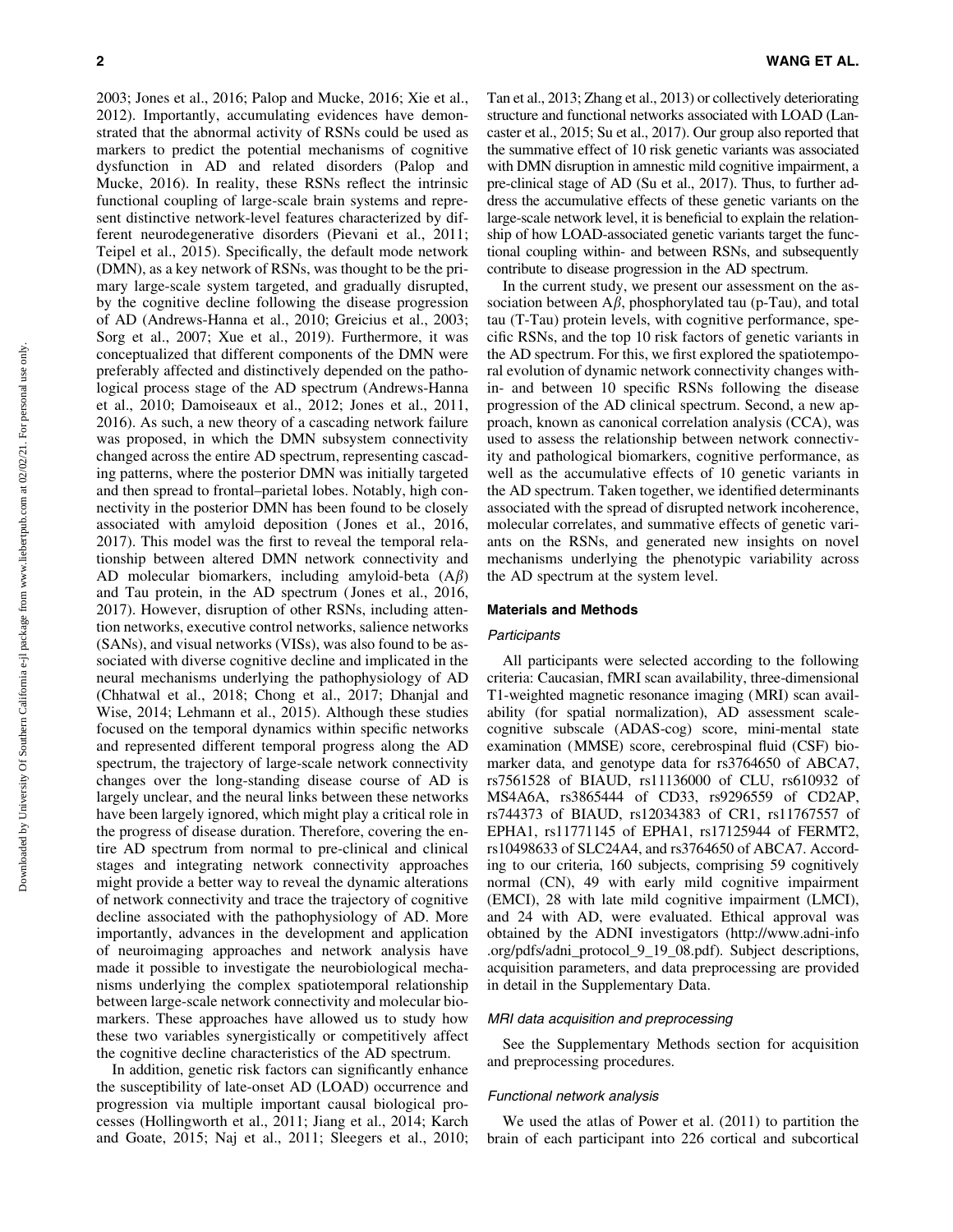areas. Wavelet coherence was used to estimate the functional connectivity between all pairs of regions of interest across the AD disease spectrum, as previously shown (Gu et al., 2015; Zhang et al., 2016). Subsequently, network connectivity was calculated within 10 RSNs as defined by previous fMRI studies (Cole et al., 2013; Power et al., 2011). We also calculated network connectivity between all pairs of the 10 RSNs, as well as between each RSN and all other RSNs (i.e., one-vs.-all-others).

## Construction of various gene scores

Genes can be classified into protective and risk genes according to whether their odds ratio (OR) value is greater than one (Ayers et al., 2016; Siezen et al., 2006). There are many ways to score genetic risk (Agerbo et al., 2015; Kuchenbaecker et al., 2017). Based on the available data, first, we multiplied the number of minor alleles of each risk gene by the corresponding OR value to obtain the risk score of a single gene. Then we added the corresponding risk scores of all genes of the individual to obtain the polygenic risk score (PRS). In a similar manner, the polygenic protection score (PPS) was calculated. The methods of calculation used in our article had been reported in other researches (Agerbo et al., 2015). Finally, we subtracted PRS and PPS to get a score, which we define as relative risk score (RRS). This is our original indicator, which can reflect the resilience of the individual's impact on genes.

## Statistical analysis

Group comparisons of demographic characteristics and network metrics statistical comparisons across the disease spectrum were performed using a significance level of  $p < 0.05$  for all tests. In addition, a one-way analysis of variance test was used to determine continuous variables. *Post hoc* analysis was used with the Bonferroni correction method. Chi-squared tests were also used for categorical variables. Notably, each network metric (e.g., within-, onevs.-all-others-, and pairwise between-network connectivity) was compared across groups using a generalized linear model analysis adjusted for age, sex, education, and apolipoprotein E-epsilon 4 (APOE-e4) allele number as covariates. All *p*-values were adjusted for multiple comparisons (i.e., 10 within-network metrics +10 one-vs.-all-others-network metrics +45 pairwise between-network metrics = 65 comparisons) by the false discovery rate correction. And we generated a  $226 \times 226$  connectivity matrix for each subject. We tested for increases and decreases of network connections in patients compared with healthy controls using a twosample t-test. Age, sex, education, and APOE-ε4 allele number were adjusted as covariates. The connections of network were considered significant if *p*-value was below a threshold of *p* = 0.05 (uncorrected). The network-based statistic analysis (NBS) method was used for multiple comparison correction. Each connection identified by the NBS satisfied  $p$  < 0.05. In addition, we investigated nonlinearity between CSF biomarker concentrations, as well as cognitive performance and gene data using curve fitting.

Moreover, CCA was used to link clinical, CSF, and gene data to the type of RSN connectivity in patients with AD. For this, there were four set of variables, including a set that included within- and pairwise between-network connectivity, a set that consisted of each patient's clinical cognitive performance, a set of variables that included  $A\beta$ -42, T-tau, and P-tau181 levels, and a set that consisted of each patient's PPS, PRS, and RRS scores. This CCA provided us with a set of modes that maximally correlated the network, clinical, CSF, and gene variables. Notably, for each CCA mode, we used a permutation testing procedure to evaluate the significance of the corresponding canonical correlation (Nichols, 2002; Smith et al., 2015). The *p*-values for the correlation of each CCA mode pair were explicitly corrected for multiple testing across all CCA mode pairs estimated (i.e., against the maximum correlation value) (Smith et al., 2015). More strictly, Bartlett's  $\chi^2$  statistic (Dunlap et al., 2000) was performed to assess the significance of the full multivariate distribution. A CCA mode pair was considered to be significantly correlated only if both tests rejected the null hypothesis of no association at the level of  $p < 0.05$ . Given a significant CCA mode, we next assessed the Pearson's correlation between the CCA mode and the corresponding set of original variables of which it consisted. More specifically, we correlated the multivariate projection of the network variables with the original, univariate network variables. In a similar manner, we correlated the multivariate projection of the clinical cluster summaries with the individual clinical cluster summary. These tests helped quantify the contribution of the individual network's strength and clinical cluster summaries to the corresponding CCA mode(s). A detailed illustration of the CCA used in this study is provided in the Supplementary Data.

We also computed a Pearson's correlation between the value of the data in clinical, CSF, and gene variables and the first brain network CCA mode. Finally, the correlation coefficients were visualized using the radar plots in Figure 4.

# Data availability

The authors have carefully documented all data, methods, and materials used to conduct the research in this article and agreed to share anonymized data by request from any qualified investigator.

#### Results

# Demographics and clinical characteristics of study subjects

The demographics and clinical characteristics of participants in our study are presented in Supplementary Table S1. Distributions of age, sex, and educational level did not differ significantly across the entire spectrum of the disease. In the whole cohort, significant differences were found in APOE-e4 carriers', MMSE and ADAS-Cog scores, and in CSF biomarker levels across the AD spectrum. In addition, we observed nonlinear relationships between CSF biomarker concentrations and cognitive scores across the disease spectrum (Supplementary Fig. S1). In this study, we focused on the 10 well-established AD risk genes identified in our analyses (Supplementary Table S2). Here, 2 genes were represented by more than 1 single-nucleotide polymorphism, and our final number of variants was 12. The distribution of genotypes retained in the study is presented in Supplementary Table S3. Importantly, there were no statistically significant differences observed in the genotype distribution except for EPHA1 rs11767557 across the AD spectrum.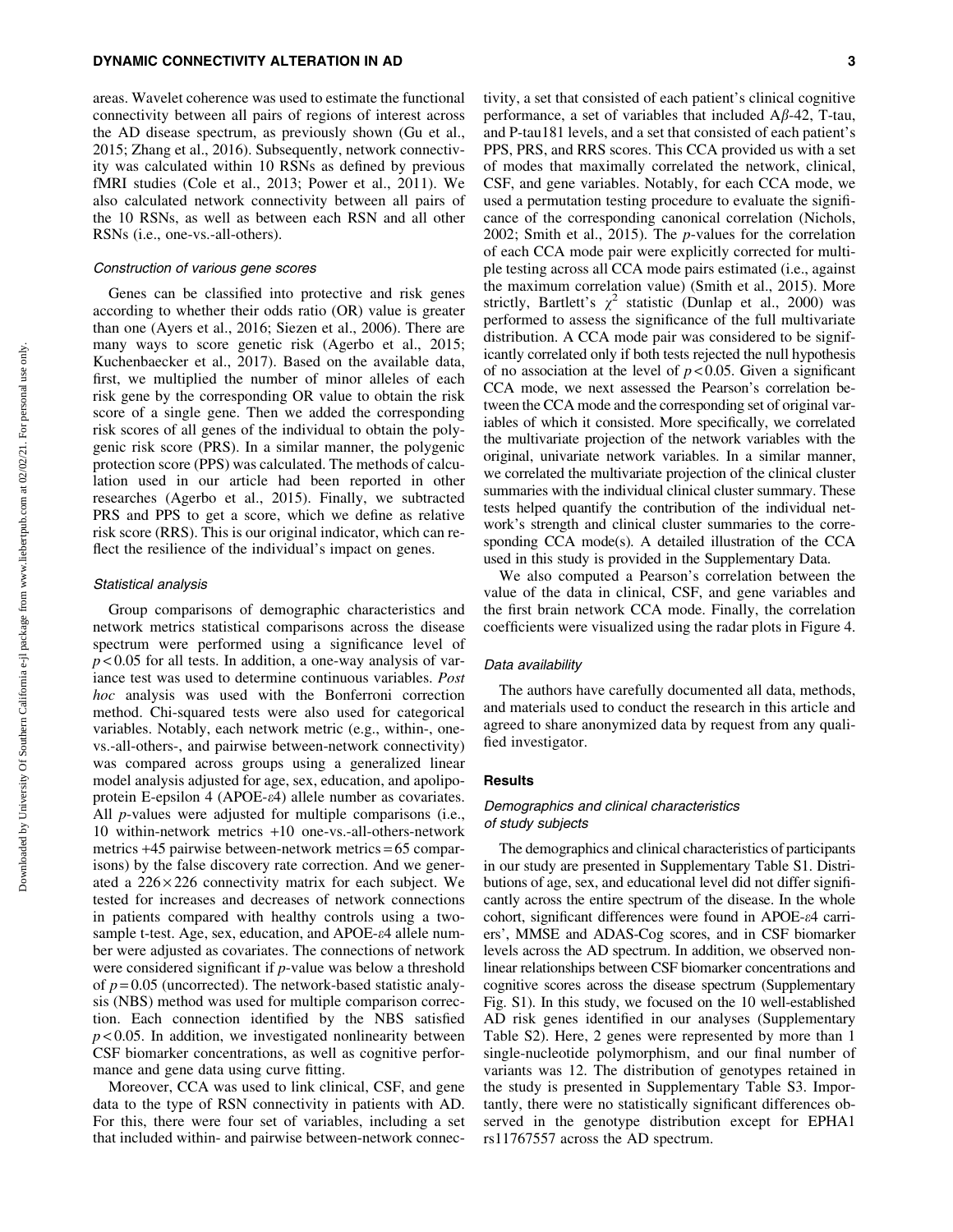

FIG. 1. Node colors (A) represent Power-atlas cortical and subcortical regions consisting of 10 resting-state networks. Network roles (E) in brain networks of subjects (B) with CN, EMCI, LMCI, and AD. Line chart (C) displays the within- and oneversus-all-others network connectivity. Within- and pairwise between-network connectivity matrices of subjects (D) with CN, EMCI, LMCI, and AD; *p* value matrix of group differences in within-, one-versus-all-others-, and pairwise betweennetwork connectivity (F). Asterisks indicate a significant difference among the four groups. AD, Alzheimer's disease; AUD, auditory network; CN, cognitively normal; CON, cingulo-opercular network; DAN, dorsal attention network; DMN, default mode network; EMCI, early mild cognitive impairment; FPN, frontoparietal network; LMCI, late mild cognitive impairment; SAN, salience network; SMN, sensory network; SUB, subcortical network; VAN, ventral attention network; VIS, visual network.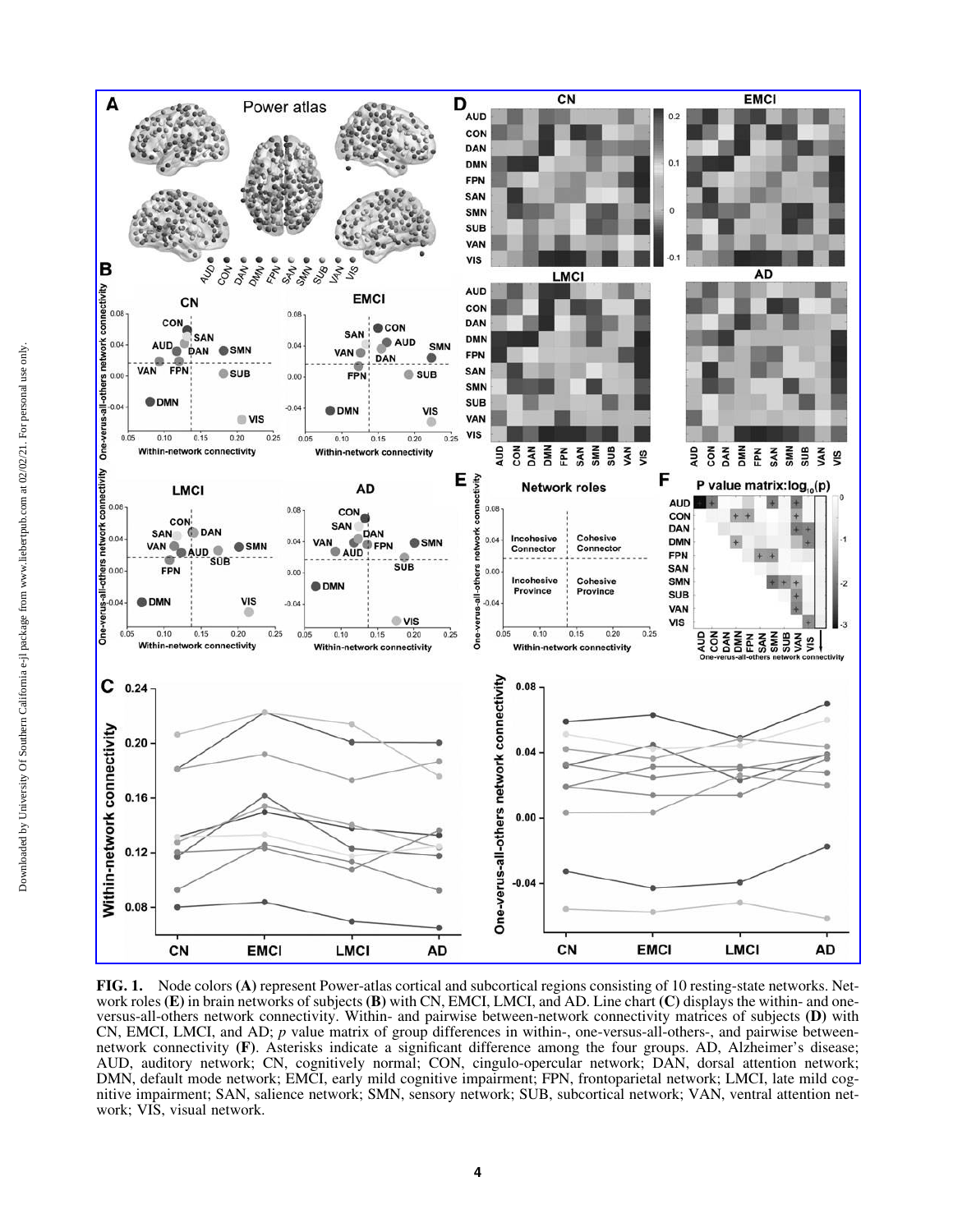### Network modeling

For our study, we identified 10 well-established, largescale RSNs, which were derived from the Power atlas (Power et al., 2011) (Fig. 1A; Supplementary Table S4): the auditory network (AUD), the cingulo-opercular network (CON), the dorsal attention network (DAN), DMN, the frontoparietal network (FPN), the SAN, the sensory network (SMN), the subcortical network (SUB), the ventral attention network (VAN), and the VIS. To better understand how the functional roles of specific networks change during the course of a disease, we qualitatively characterized the average functional role of the 10 identified RSNs into a two-dimensional plane mapped out by their within- and between-network connectivity (Fig. 1B). According to our within- and betweennetwork connectivity mean values, which are depicted by horizontal and vertical dotted lines in Figure 1E, all the RSNs from the four groups were concordantly classified into four network roles (Fig. 1B), as follows: the cohesive connector (SMN), the cohesive provincial (AUD), the incohesive connector (SAN and VAN), and the incohesive provincial (DMN), whereas the AUD, CON, DAN, FPN, and SUB connections showed divergent roles across the entire spectrum of the disease. Specifically, the AUD, CON, and DAN connections were found to be incohesive connectors, respectively, in the CN and AD groups, and the opposite was found in the EMCI and LMCI groups. Notably, the SUB connections were found to be associated with cohesive and provincial networks in the CN and EMCI groups, respectively, although in the LMCI and AD groups, it was found to act as a cohesive connector. Thus, to better observe dynamic changes in the roles of each network, we drew the mean values of within- and betweennetwork connectivity into discounted forms (Fig. 1C), which revealed dynamic spatiotemporal patterns across the AD spectrum. Also, we presented the matrices of 10 RSNs (Fig. 1D) and tested the differences according to the means of withinand between-network connectivity across the AD spectrum (Fig. 1F). Particularly, the AUD connection showed significantly within-network connectivity differences. In addition, significant differences in all the network connectivity links were found in any two groups; see Supplementary Data for detailed information (Supplementary Figs. S2 and S3).

# Topologic properties of whole-brain networks belonging to the AD spectrum

We further explored the topologic properties of whole-brain networks across the AD spectrum. The four groups identified exhibited a typical feature of small-world topology over the entire range of sparsity ( $\sigma > 1$ ). When the sparsity was 0.48, significant differences were represented in the global and local efficiency of the four groups. Notably, no significant group differences were observed when the clustering coefficient (Cp) and characteristic path length (Lp) over the entire range of sparsity were analyzed (Supplementary Fig. S4). Moreover, regarding nodal characteristics, the differences among the disease spectrum of nodal efficiency, nodal betweenness centrality, and the degree of centrality were tested at the sparsity of 0.48. As illustrated in Supplementary Figure S5, there were significant group differences of nodal efficiency  $(p=0.003)$ , nodal betweenness  $(p=0.019)$  centrality, and degree centrality  $(p=0.003)$  in the AD spectrum. Interestingly, the observed differences of those characteristics were mainly located in the DMN, FPN, and SMN connections, while the nodal characteristics of ROI161, which belongs to FPN, were used to draw the violin chart. The statistically significant correlations were found between cognitive performances, CSF biomarkers, gene scores and network parameters (Supplementary Fig. S6).

# Correlation patterns of network connectivity across the AD spectrum

Next, we performed a two-step CCA to link brain network connectivity measures with two clinical surveys and correlate CSF biomarkers in patients with AD. First, in an effort to understand the composition of the first clinical CCA mode, we tested each of the two clinical variables for univariate correlations. Here, we found that the first clinical CCA mode was highly correlated with the subject's MMSE  $(r=0.77, p<0.0001)$  and ADAS-cog  $(r=0.77, p<0.0001)$ scores (Fig. 2A). Similarly, we detected that the first CSF CCA mode was highly correlated with the levels of T-tau  $(r=0.74, p<0.0001)$  and P-tau181  $(r=0.72, p<0.0001)$ and moderately correlated with A $\beta$ 42 ( $r$  = 0.51,  $p$  = 0.0002) (Fig. 2B). As shown in Figure 2C, the first network CCA mode was significantly correlated with 54 of the 55 original network variables, except the between-network connectivity of the SUB-VAN network pair. Notably, the first pair of network and clinical variate CCA modes were significantly correlated (Fig. 2D; canonical correlation:  $r = 0.97$ ,  $p < 0.0001$ ), and the correlation of the first pair of network and CSF variate CCA modes was found to be statistically significant (Fig. 2E, canonical correlation: *r* = 0.99, *p* < 0.0001). Detailed information for these correlation coefficients (*r*) and *p*-values are described in Supplementary Table S5.

# Risk genetic variation accumulating effects on network connectivity, biomarkers, and cognitive performances across the AD spectrum

To investigate whether genetic variations were associated with the mechanisms underlying the dynamic changes observed



FIG. 2. Correlations and their significance between the following: (A) the behavioral performance including MMSE and ADAS-cog variables and the first clinical CCA mode; (B) the CSF biomarkers including  $A\beta 42$ , T-tau, and P-tau181 variables and the first CSF CCA mode; (C) within- and pairwise between-network variables and the first network CCA mode; (D) the first pair of network and clinical variate CCA mode; and (E) the first pair of network and CSF variate CCA modes. Note that the *p* values in A, B, and C, but not D and E, have been log<sub>10</sub>-transformed and the dashed lines represent a  $log_{10}$ -transformed *p*-value of 0.05:log100.05  $\approx -1.301$ . U and V in D and E represent the CCA variates derived from the network, clinical, and CSF variables. No significant correlation existed between SUB-VAN variables in C. ADAS-cog, Alzheimer's disease assessment scale-cognitive section;  $A\beta$ 42, amyloid- $\beta$  1–42; CCA, canonical correlation analysis; CSF, cerebrospinal fluid; MMSE, mini-mental state examination; P-tau181, Tau phosphorylated at threonine 181; T-tau, total tau.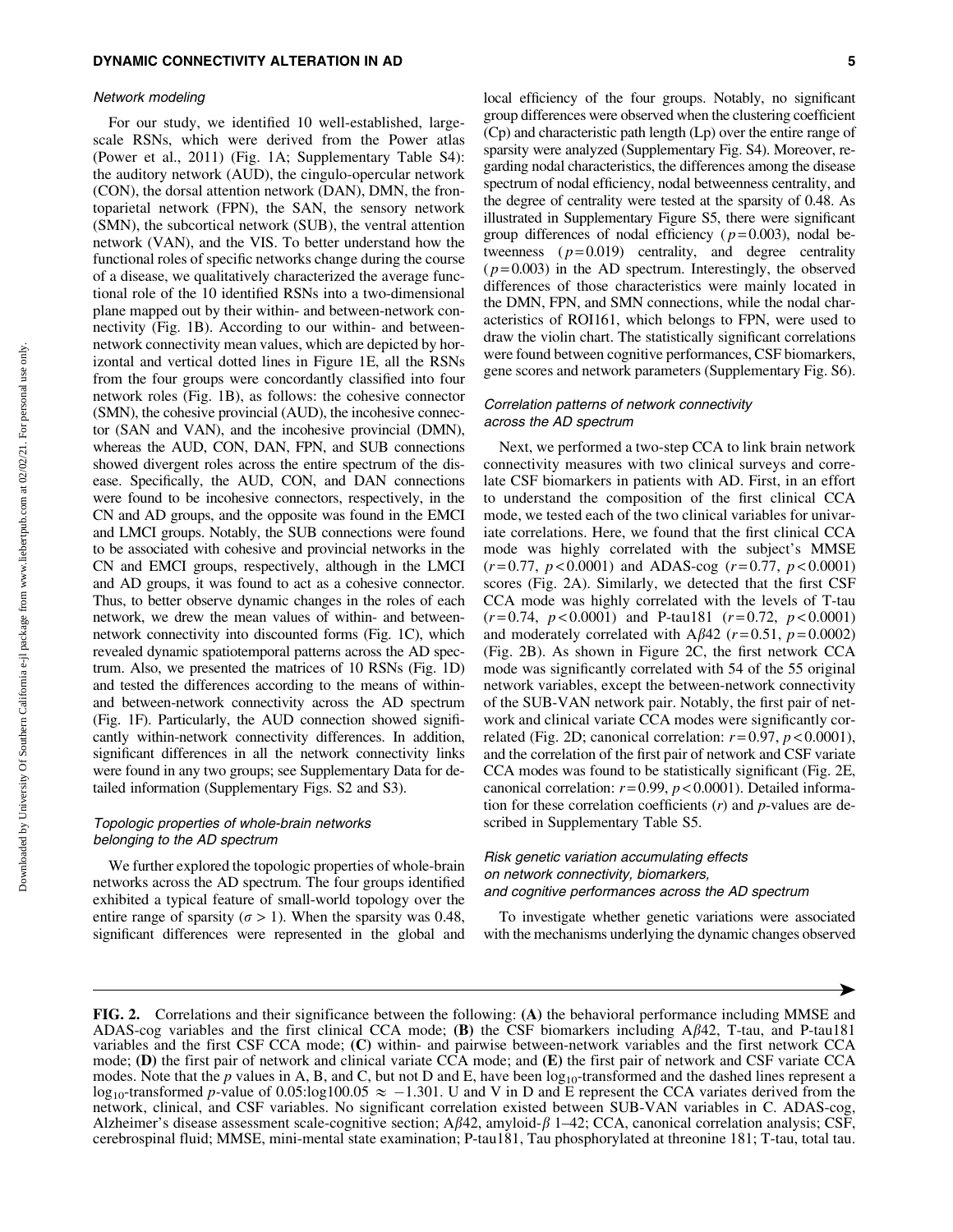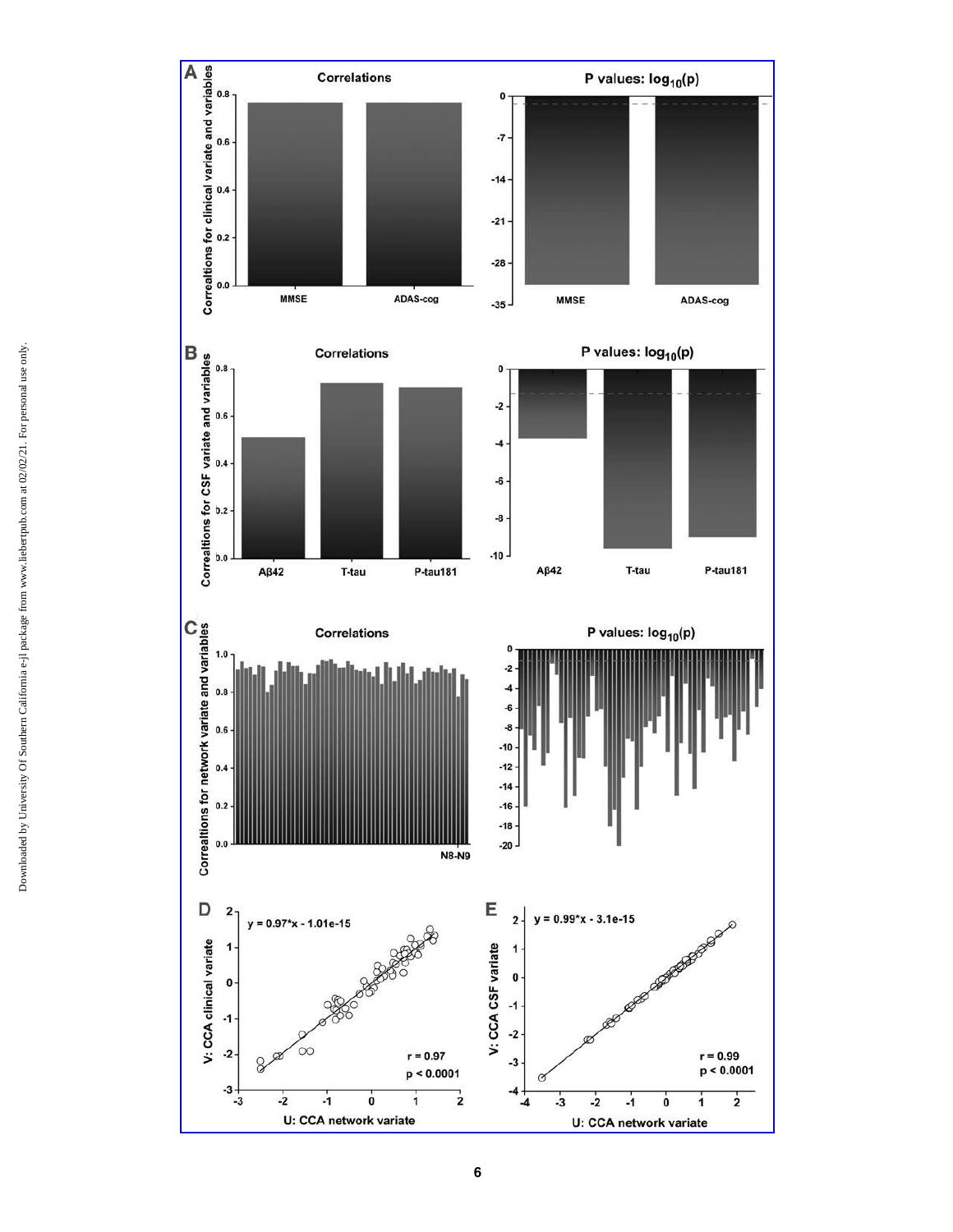## DYNAMIC CONNECTIVITY ALTERATION IN AD 7

in the network, we analyzed the accumulating effects of 10 wellestablished AD risk genes on network connectivity using the CCA approach. For this, we divided these 10 genes into two groups according to their OR values, where genes with OR values of less than 1 were classified as protective genes, and genes with OR values greater than 1 were classified as risk genes (Supplementary Table S2). Then, to obtain the PRS, we multiplied the minor allele number of all the risk genes of each subject by the corresponding OR values and added them together. In a similar manner, the PPS was estimated. Here, the PRS minus the PPS was defined as RRS. Notably, there were no significant group differences in PPS, PRS, and RRS in the AD spectrum (Fig. 3A), and no statistically significant correlations were found between CSF biomarkers and the three gene scores (Supplementary Fig. S7). Interestingly, we tested univariate correlations for each of the three gene variables to better understand the composition of the first gene CCA mode, and identified that the first clinical CCA mode was highly correlated with the PPS  $(r=1, p<0.0001)$ , PRS  $(r=1, p<0.0001)$ , and RRS  $(r=1, p<0.0001)$  values (Fig. 3B). Particularly, the first pair of network and gene variate CCA modes were statistically significant (Fig. 3C; canonical correlation:  $r=0.92$ ,  $p=0.0039$ ). Detailed information for these correlation coefficients (*r*) and *p*-values are described in Supplementary Table S6.



FIG. 3. Accumulating effects of ten genetic variations on the network connectivity across the AD spectrum. (A) No significant differences were found in PPS, PRS, and RRS across the AD spectrum (PPS:  $F_{(3, 156)} = 0.19$ ,  $p = 0.90$ ; PRS:  $F_{(3, 156)} = 0.85$ ,  $p = 0.47$ ; RRS:  $F_{(3, 156)} = 0.84$ ,  $p = 0.47$ ). (B) Correlations and their significance between the means of risk, protective, and relative gene variables and the first gene CCA mode. (C) Correlations and their significance between the first pair of network variables and the first gene CCA mode. Note that the  $p$  values in B have been  $log_{10}$ -transformed and the dashed lines represent a log10-transformed *p*-value of 0.05:log100.05  $\approx$  -1.301. PPS, polygenic protection score; PRS, polygenic risk score; RRS, relative risk score.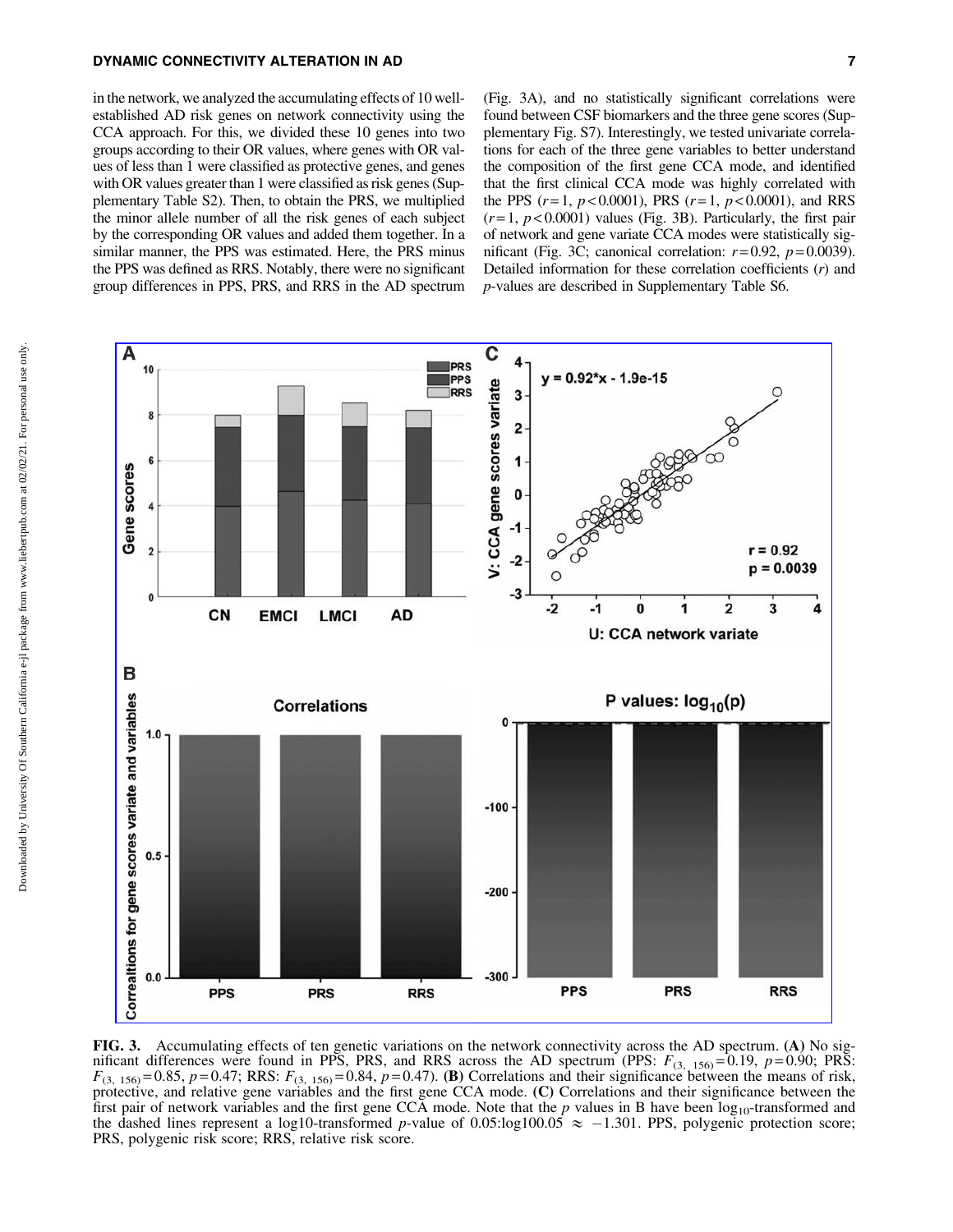# Associations with network connectivity, CSF biomarkers, gene scores, and cognition performances across the AD spectrum

Our analysis identified a single significant CCA mode that presented patterns of brain network connectivity that were correlated with patterns of cognitive function, CSF biomarkers, and genetic variants. Nevertheless, the networks that are specifically related to cognition scores, CSF biomarkers, and gene scores are still unknown. Therefore, we performed a *post hoc* Pearson's correlation analysis to determine the direction and magnitude of the associations between the first network CCA mode with cognition and gene scores, as well as CSF biomarkers. In our analysis, we found that MMSE scores were mostly associated with a decrease in connectivity between the DAN and SMN connections. Particularly, the ADAS-cog scores were mostly associated with an increase in connectivity between the DAN and the SMN, the CON and the FPN, as well as within the SMN connectivity (Fig. 4A). In addition,  $A\beta$ 42 levels were found to be associated with an increase in connectivity between the SAN and SUB connections, and negatively associated with the network connectivity between the FPN and SAN connections. T-tau levels were also associated with an increase in connectivity between the FPN and SAN connections. Notably, T-tau and P-tau181 were both negatively associated with network connectivity between the SAN and SUB, as well as between the DMN and FPN connections (Fig. 4B). Furthermore, PPS was found to be associated with an increase in connectivity between the AUD and DMN connection, and negatively associated with network connectivity between the DAN and FPN connections, while PRS and RRS were found to be mostly, positively correlated with network connectivity between the CON and VAN and the CON and SMN connections, as well as within-CON connectivity, respectively (Fig. 4C). Detailed information for these correlation coefficients (*r*) and *p*-values are described in Supplementary Table S7.

# **Discussion**

To the best of our knowledge, this is the first study to integrate large-scale network analysis with CCA approaches to identify differential changes of brain networks in the AD spectrum. These changes range from normal cognition to dementia, and this study aimed to investigate the trajectory of spatiotemporal evolution dynamics and potential relationships among brain networks, pathological biomarkers, genetic variants, and cognitive performances in the AD spectrum.

# Dynamic spatiotemporal patterns of large-scale brain networks in the AD spectrum

Consistent with our hypothesis, we identified distinctive patterns of RSNs, along with DMN, which represent dynamic changes of within- and between networks along with disease progression, suggesting that the differential spatiotemporal patterns of AD-related networks are associated with different pathological stages of the AD spectrum. Previously, neuroimaging studies constantly reported that the widespread DMN disruption in the frontal-posterior areas and hippocampus of the brain (emerged as a result of prominent atrophy and abnormal metabolism in core regions of AD-related networks) indicated the differential DMN trajectories in the prodromal (i.e., pre-clinical) AD stage, as well as in asymptomatic individuals at risk for AD (Chiesa et al., 2019). Given the relative dependence of large-scale brain networks, multiple brain networks associated with AD-related changes beyond the DMN subsystems have been investigated (Agosta et al., 2012; Brier et al., 2012; Lehmann et al., 2015). According to these studies, although distinctive network changes were found, the interchanges of brain networks in pre-clinical and asymptomatic AD patients were not further investigated. Nonetheless, it is intriguing that until recently, few studies began to explore the spatial and temporal patterns of brain networks following disease progression in the human brain. These new observations initially revealed that specific networks, consisting of those preferably selected in vulnerable brain regions, especially in the posterior, frontal, and prefrontal cortices, as well as in the medial temporal lobe, represented discrepancy in spatial and temporal network patterns at the large-scale network level (Brier et al., 2014; Chen et al., 2011; Zhu et al., 2016). Currently, we have identified dynamic changes within specific brain networks in normal and AD patients. Importantly,



FIG. 4. Relationships of brain networks, CSF biomarkers, genetic variants, and cognitive function in the AD spectrum. Radar plots showing patterns of association of specific network variables with clinical assessments (A), CSF biomarkers (B), and polygenic scores (C) in the AD spectrum. The values displayed by the dots in the radar plots are the values of Pearson's correlation coefficients, the values of no statistical coefficients are depicted by black nodes.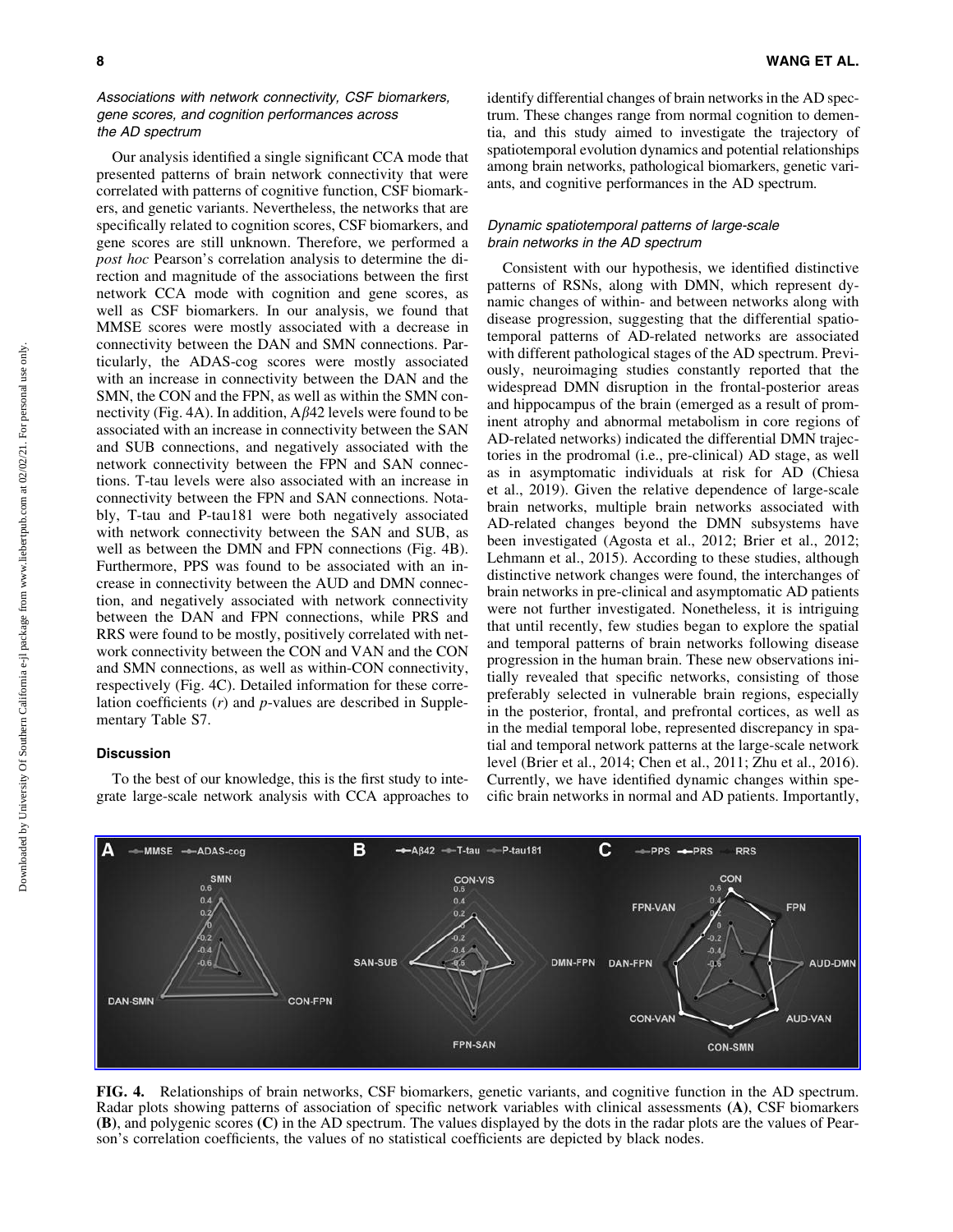## DYNAMIC CONNECTIVITY ALTERATION IN AD 9

based on dynamic trends between networks, we found that a network disruption was not sustained, but instead represented a bouncing mode or resilience from a normal to an AD brain. Specifically, in the early stage of EMCI, all RSNs represented an increased trend within network connectivity by enhancing inner cohesive ability. Notably, only 3 out of 10 RSNs were characterized by an increased connectivity between networks, which indicated a heightened connector ability among networks. For example, the inner cohesive ability of the CON connection named the cinguloopercula network, which is primarily responsible for the process of cognitive function (Dosenbach et al., 2008; Fair et al., 2007), maintains the relative slightly increased state from CN to EMCI, then moves toward a lower level in the LMCI stage, and ultimately significantly increases in the AD stage. Actually, these interchanges between brain networks reveal the dynamic changes of inner cohesive ability and the reflected flexible reorganization of RSNs (Mohr et al., 2016). Correspondingly, these spatiotemporal sequential alterations at the large-scale network level might support the view that inner cohesive abilities within networks and connectors synergistically contribute to the dynamic reorganization of brain RSNs, which may be induced by age-related mechanisms and/or AD-related pathological progression (Palop and Mucke, 2016).

# Network connectivity, molecular biomarkers, genetic variants, and cognitive performance in the AD spectrum

Importantly, characterizing and quantifying the relationship between network connectivity and molecular biomarkers are beneficial to elucidate the differential spatiotemporal pattern of AD pathophysiology at the systems level. In addition, in the current study, researchers have focused on the investigation of neural correlates of network connectivity associated with the molecular pathology and risk factors affecting brain network features. It was also recently conceptualized that network connectivity, as a candidate intermediate biomarker, can bridge the neural links of upstream effects with molecular determinants of neurodegeneration and susceptibility genes, and downstream effects with clinical phenotypes (Pievani et al., 2014). Recently, a cascading network failure model of AD was also proposed (Jones et al., 2017), which argued that a DMN subsystem disruption was ascribed to tau-related elevated distribution and then triggered widespread compensatory rearrangements of those selected vulnerable brain regions that were previously associated with amyloidosis ( Jones et al., 2016). Recent studies have shown that CCA, a powerful multivariate approach that seeks to identify clusters of maximal correlation between two groups of variables, can detect associations between structural or functional connectivity and behavioral measures (Power et al., 2011; Smith et al., 2015). By using this method, we demonstrated that the large-scale brain network abnormality observed was significantly correlated with molecular biomarkers and phenotypic variations belonging to the AD spectrum beyond DMN subsystems. This original network alteration may have, initially, reproduced the observed spatiotemporal pattern discrepancies, which account for a proposed molecular pathophysiological mechanism at the distributed network level. More importantly, brain hubs presenting high connectivity were also found to have more  $A\beta$  deposition, while converging evidence from molecular, AD-related animal models, *in vivo* microdialysis, and other electrophysiological studies has also shown that disrupted synaptic activity and plasticity relating to network activity can be associated with  $A\beta$  deposition (Ingelsson et al., 2004; Jagust and Mormino, 2011). As such, widespread changes of large-scale brain networks may be ascribed to the process of  $A\beta$  or tau pathophysiology (Buckner et al., 2009; Jones et al., 2017). In addition, previous AD-related network studies have shown that network activities supporting cognition are altered decades before the expected onset of clinical signs and symptoms of AD, highlighting the fact that affected networks could predict future pathology and brain atrophy (Palop and Mucke, 2016). Thus, largescale brain networks might primarily bridge the natural links between molecular biomarkers and clinical phenotypic variants across the AD spectrum.

Moreover, it has been also demonstrated that different neural dynamics are detectable and associated with carriers of several gene mutations, which are primarily involved in the pathophysiology of LOAD (Zhang et al., 2013). These susceptible genetic variants may modulate regional spontaneous brain activity, structural and functional integrity of brain network, and may be related to the progression of the AD spectrum (Chen et al., 2015; Wang et al., 2013). Our group has also reported that dynamic changes in the DMN system are driven by the APOE- $\varepsilon$ 4 genotype, as well as by the intrinsic DMN connectivity, which moderates the effect of the APOE genotype on cognition and provides a pathological stage-dependent neuroimaging biomarker for early differentiation of the AD spectrum (Zhu et al., 2019). Currently, by using the CCA approach, we further identified the accumulating effects of 10 top risk genetic variants on large-scale brain network disruption, although not on the molecular biomarkers or clinical phenotypes across the AD spectrum. That is, the emergent risk of genomic contributions accumulated that would subsequently lead to network integrity disruption, without mounting up to impair molecular biomarkers or cognitive function of the AD spectrum. Importantly, these findings may shed light on the molecular neurobiology of network disruption and ultimately clarify the pathophysiology of neurodegenerative diseases, such as AD. Three limitations about this study should be noted. First, the relatively small sample size, cross-sectional studies may limit the generality of our findings. Second, recently, several studies have reported that the CSF p-Tau/ Tau ratio is robust and probably early biomarkers for neurodegenerative disease, including sporadic Creutzfeldt– Jakob disease and AD (Foucault-Fruchard et al., 2020). We also made correlation analysis of the T-tau/P-tau181 ratio of each group and network topology properties, respectively. The results show that only the network properties of two nodes and T-tau/P-tau181 ratio are correlated in the LMCI group, indicating that the T-tau/P-tau181 ratio may have a greater potential value for diagnosing AD, but it may be less relevant to those topological properties of the brain functional network. These results may be influenced at least, in part, by the small size of our cohort, or insufficient calculation of network topology property indicators. In the future, we will conduct a more comprehensive study on the relationship between CSF biomarkers and topological properties. Third, multimodal neuroimaging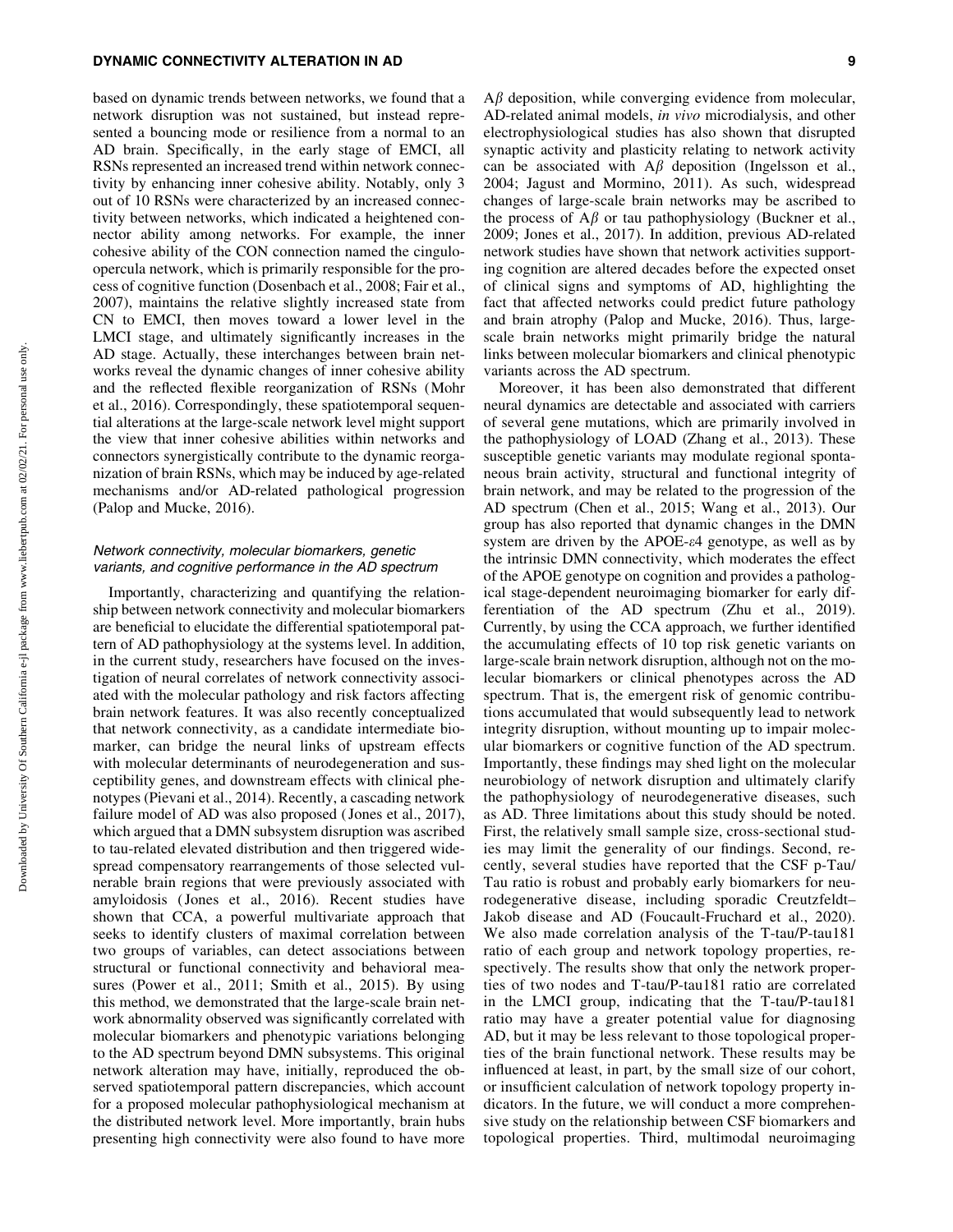approaches integrated with bioinformatics should be implemented, mainly to provide direct evidence on the molecular basis of neural network dynamic patterns of reorganization and associations with clinical phenotypes, as well as to potentially classify whether dynamic network alteration is ascribed to compensatory or adaptive strategies from the trajectories of molecular pathways.

#### Conclusion

We demonstrated that the dynamic patterns of multiple network alterations were associated with molecular biomarkers, clinical phenotypes, and accumulating effects of 10 top risk genetic variants across the AD spectrum. Moreover, our findings strongly implicate large-scale brain network alterations with the pathophysiology of  $A\beta$  and tau, which result in the typical clinical phenotypic variants of AD. Future studies that combine task fMRI and diffusion MRI data are valuable to investigate initial relationships among brain network changes, molecular biomarkers, and clinical phenotypes across the AD spectrum. That would extend our insight into the pathologies of neuropsychiatric disorders, and in turn enable a better understanding of the biological meaning of the diverse functional connections of different brain networks.

#### Authors' Contributions

All authors have made substantial intellectual contributions to this article in one or more of the following areas: design or conceptualization of the study, analysis or interpretation of the data, or drafting or revision of the article. Dr. Xie and Prof. Zhang designed this study, and Ms. Wang and Dr. He conducted the data preparation and statistical analysis. Dr. Xie and Dr. Wang guided the data analysis. All authors have given the final approval for this article.

#### Acknowledgments

The authors would like to thank Alzheimer's Disease Neuroimaging Initiative (ADNI) for data collection and sharing for this project.

# Author Disclosure Statement

No competing financial interests exist.

## Funding Information

This research was supported by the National Key Projects for Research and Development Program of China [2016 YFC1305800, 2016YFC1305802, CMX]; the National Natural Science Foundation of China [81671256, 81871069, 82071204, CMX]; the Key Project for Research and Development Program of Jiangsu Province [BE2018741]; the Nanjing International Joint Research and Development Project [201715013]; and the Key Projects of Jiangsu Commission of Health [ZDB2020008].

## Supplementary Material

Supplementary Data Supplementary Figure S1 Supplementary Figure S2 Supplementary Figure S3 Supplementary Figure S4 Supplementary Figure S5 Supplementary Figure S6 Supplementary Figure S7 Supplementary Table S1 Supplementary Table S2 Supplementary Table S3 Supplementary Table S4 Supplementary Table S5 Supplementary Table S6 Supplementary Table S7

## **References**

- Agerbo E, Sullivan PF, Vilhjalmsson BJ, Pedersen CB, Mors O, Borglum AD, et al. 2015. Polygenic risk score, parental socioeconomic status, family history of psychiatric disorders, and the risk for schizophrenia: a Danish population-based study and meta-analysis. [JAMA Psychiatry](https://www.liebertpub.com/action/showLinks?pmid=25830477&crossref=10.1001%2Fjamapsychiatry.2015.0346&citationId=p_93) 72:635–641.
- Agosta F, Pievani M, Geroldi C, Frisoni GB, Filippi M, Copetti M. 2012. Resting state fMRI in Alzheimer's disease: beyond the default mode network. [Neurobiol Aging](https://www.liebertpub.com/action/showLinks?pmid=21813210&crossref=10.1016%2Fj.neurobiolaging.2011.06.007&citationId=p_94) 33:1564–1578.
- Andrews-Hanna JR, Reidler JS, Sepulcre J, Poulin R, Buckner RL. 2010. Functional-anatomic fractionation of the brain's default network. [Neuron](https://www.liebertpub.com/action/showLinks?pmid=20188659&crossref=10.1016%2Fj.neuron.2010.02.005&citationId=p_95) 65:550–562.
- Ayers KL, Mirshahi UL, Wardeh AH, Murray MF, Hao K, Glicksberg BS, et al. 2016. A loss of function variant in CASP7 protects against Alzheimer's disease in homozygous APOE epsilon4 allele carriers. [BMC Genomics](https://www.liebertpub.com/action/showLinks?crossref=10.1186%2Fs12864-016-2725-z&citationId=p_96) 17 Suppl 2:445.
- Brier MR, Thomas JB, Fagan AM, Hassenstab J, Holtzman DM, Benzinger TL, et al. 2014. Functional connectivity and graph theory in preclinical Alzheimer's disease. [Neurobiol Aging](https://www.liebertpub.com/action/showLinks?pmid=24216223&crossref=10.1016%2Fj.neurobiolaging.2013.10.081&citationId=p_97) 35:757–768.
- Brier MR, Thomas JB, Snyder AZ, Benzinger TL, Zhang D, Raichle ME, et al. 2012. Loss of intranetwork and internetwork resting state functional connections with Alzheimer's disease progression. [J Neurosci](https://www.liebertpub.com/action/showLinks?pmid=22745490&crossref=10.1523%2FJNEUROSCI.5698-11.2012&citationId=p_98) 32:8890–8899.
- Buckner RL, Sepulcre J, Talukdar T, Krienen FM, Liu H, Hedden T, et al. 2009. Cortical hubs revealed by intrinsic functional connectivity: mapping, assessment of stability, and relation to Alzheimer's disease. [J Neurosci](https://www.liebertpub.com/action/showLinks?pmid=19211893&crossref=10.1523%2FJNEUROSCI.5062-08.2009&citationId=p_99) 29:1860–1873.
- Chen G, Ward D, Xie C, Li W, Wu Z, Jones JL, et al. 2011. Classification of Alzheimer disease, mild cognitive impairment, and normal cognitive status with large-scale network analysis based on resting-state functional MR imaging. [Radiology](https://www.liebertpub.com/action/showLinks?pmid=21248238&crossref=10.1148%2Fradiol.10100734&citationId=p_100) 259:213–221.
- Chen Y, Chen K, Zhang J, Li X, Shu N, Wang J, et al. 2015. Disrupted functional and structural networks in cognitively normal elderly subjects with the APOE varepsilon4 allele. [Neuropsychopharmacology](https://www.liebertpub.com/action/showLinks?pmid=25403724&crossref=10.1038%2Fnpp.2014.302&citationId=p_101) 40:1181–1191.
- Chhatwal JP, Schultz AP, Johnson KA, Hedden T, Jaimes S, Benzinger TLS, et al. 2018. Preferential degradation of cognitive networks differentiates Alzheimer's disease from ageing. [Brain](https://www.liebertpub.com/action/showLinks?pmid=29522171&crossref=10.1093%2Fbrain%2Fawy053&citationId=p_102) 141:1486–1500.
- Chiesa PA, Cavedo E, Vergallo A, Lista S, Potier MC, Habert MO, et al. 2019. Differential default mode network trajectories in asymptomatic individuals at risk for Alzheimer's disease. [Alzheimers Dement](https://www.liebertpub.com/action/showLinks?pmid=31113760&crossref=10.1016%2Fj.jalz.2019.03.006&citationId=p_103) 15:940–950.
- Chong JSX, Liu S, Loke YM, Hilal S, Ikram MK, Xu X, et al. 2017. Influence of cerebrovascular disease on brain networks in prodromal and clinical Alzheimer's disease. [Brain](https://www.liebertpub.com/action/showLinks?pmid=29053778&crossref=10.1093%2Fbrain%2Fawx224&citationId=p_104) 140: 3012–3022.
- Cole MW, Reynolds JR, Power JD, Repovs G, Anticevic A, Braver TS. 2013. Multi-task connectivity reveals flexible hubs for adaptive task control. [Nat Neurosci](https://www.liebertpub.com/action/showLinks?pmid=23892552&crossref=10.1038%2Fnn.3470&citationId=p_105) 16:1348–1355.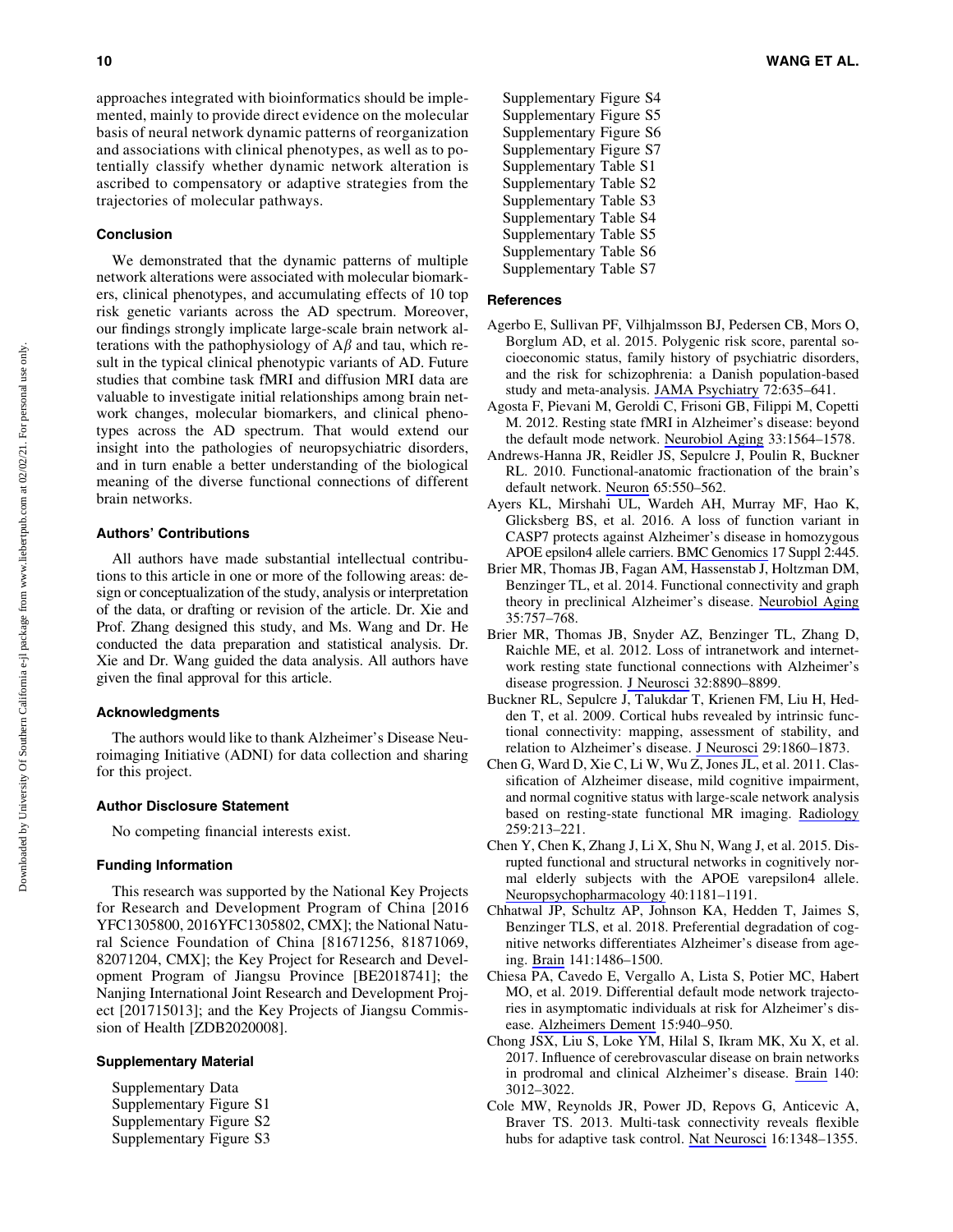## DYNAMIC CONNECTIVITY ALTERATION IN AD 11

- Damoiseaux JS, Prater KE, Miller BL, Greicius MD. 2012. Functional connectivity tracks clinical deterioration in Alzheimer's disease. [Neurobiol Aging](https://www.liebertpub.com/action/showLinks?crossref=10.1016%2Fj.neurobiolaging.2011.06.024&citationId=p_106) 33:828 e19–e30.
- Dhanjal NS, Wise RJ. 2014. Frontoparietal cognitive control of verbal memory recall in Alzheimer's disease. [Ann Neurol](https://www.liebertpub.com/action/showLinks?pmid=24933580&crossref=10.1002%2Fana.24199&citationId=p_107) 76: 241–251.
- Dosenbach NU, Fair DA, Cohen AL, Schlaggar BL, Petersen SE. 2008. A dual-networks architecture of top-down control. [Trends Cogn Sci](https://www.liebertpub.com/action/showLinks?pmid=18262825&crossref=10.1016%2Fj.tics.2008.01.001&citationId=p_108) 12:99–105.
- Dunlap WP, Brody CJ, Greer T. 2000. Canonical correlation and chi-square: relationships and interpretation. [J Gen Psychol](https://www.liebertpub.com/action/showLinks?pmid=11109997&crossref=10.1080%2F00221300009598588&citationId=p_109) 127:341–353.
- Fair DA, Dosenbach NUF, Church JA, Cohen AL, Brahmbhatt S, Miezin FM, et al. 2007. Development of distinct control networks through segregation and integration. [Proc Natl](https://www.liebertpub.com/action/showLinks?pmid=17679691&crossref=10.1073%2Fpnas.0705843104&citationId=p_110) [Acad Sci U S A](https://www.liebertpub.com/action/showLinks?pmid=17679691&crossref=10.1073%2Fpnas.0705843104&citationId=p_110) 104:13507–13512.
- Foucault-Fruchard L, Delaye JB, Morange V, Beaufils E, Duwicquet C, Quadrio I, et al. 2020. An automated alert system based on the p-Tau/Tau ratio to quickly inform health professionals upon a suspected case of sporadic Creutzfeldt-Jakob disease. [J Neurol Sci](https://www.liebertpub.com/action/showLinks?pmid=32521342&crossref=10.1016%2Fj.jns.2020.116971&citationId=p_111) 415:116971.
- Greicius MD, Krasnow B, Reiss AL, Menon V. 2003. Functional connectivity in the resting brain: a network analysis of the default mode hypothesis. [Proceedings of the National](https://www.liebertpub.com/action/showLinks?pmid=12506194&crossref=10.1073%2Fpnas.0135058100&citationId=p_112) [Academy of Sciences of the United States of America](https://www.liebertpub.com/action/showLinks?pmid=12506194&crossref=10.1073%2Fpnas.0135058100&citationId=p_112) 100: 253–258.
- Gu S, Satterthwaite TD, Medaglia JD, Yang M, Gur RE, Gur RC, et al. 2015. Emergence of system roles in normative neurodevelopment. [Proc Natl Acad Sci U S A](https://www.liebertpub.com/action/showLinks?pmid=26483477&crossref=10.1073%2Fpnas.1502829112&citationId=p_113) 112:13681– 13686.
- Hollingworth P, Harold D, Sims R, Gerrish A, Lambert JC, Carrasquillo MM, et al. 2011. Common variants at ABCA7, MS4A6A/MS4A4E, EPHA1, CD33 and CD2AP are associated with Alzheimer's disease. [Nat Genet](https://www.liebertpub.com/action/showLinks?pmid=21460840&crossref=10.1038%2Fng.803&citationId=p_114) 43: 429–435.
- Ingelsson M, Fukumoto H, Newell KL, Growdon JH, Hedley– Whyte ET, Frosch MP, et al. 2004. Early  $A\beta$  accumulation and progressive synaptic loss, gliosis, and tangle formation in AD brain. [Neurology](https://www.liebertpub.com/action/showLinks?pmid=15037694&crossref=10.1212%2F01.WNL.0000115115.98960.37&citationId=p_115) 62:925–931.
- Jagust WJ, Mormino EC. 2011. Lifespan brain activity,  $\beta$ amyloid, and Alzheimer's disease. [Trends Cogn Sci](https://www.liebertpub.com/action/showLinks?pmid=21983147&crossref=10.1016%2Fj.tics.2011.09.004&citationId=p_116) 15: 520–526.
- Jiang T, Yu JT, Hu N, Tan MS, Zhu XC, Tan L. 2014. CD33 in Alzheimer's disease. [Mol Neurobiol](https://www.liebertpub.com/action/showLinks?pmid=23982747&crossref=10.1007%2Fs12035-013-8536-1&citationId=p_117) 49:529–535.
- Jones DT, Graff-Radford J, Lowe VJ, Wiste HJ, Gunter JL, Senjem ML, et al. 2017. Tau, amyloid, and cascading network failure across the Alzheimer's disease spectrum. [Cortex](https://www.liebertpub.com/action/showLinks?pmid=29102243&crossref=10.1016%2Fj.cortex.2017.09.018&citationId=p_118) 97: 143–159.
- Jones DT, Knopman DS, Gunter JL, Graff-Radford J, Vemuri P, Boeve BF, et al. 2016. Cascading network failure across the Alzheimer's disease spectrum. [Brain](https://www.liebertpub.com/action/showLinks?pmid=26586695&crossref=10.1093%2Fbrain%2Fawv338&citationId=p_119) 139(Pt 2):547–562.
- Jones DT, Machulda MM, Vemuri P, McDade EM, Zeng G, Senjem ML, et al. 2011. Age-related changes in the default mode network are more advanced in Alzheimer disease. [Neu](https://www.liebertpub.com/action/showLinks?pmid=21975202&crossref=10.1212%2FWNL.0b013e318233b33d&citationId=p_120)[rology](https://www.liebertpub.com/action/showLinks?pmid=21975202&crossref=10.1212%2FWNL.0b013e318233b33d&citationId=p_120) 77:1524–1531.
- Karch CM, Goate AM. 2015. Alzheimer's disease risk genes and mechanisms of disease pathogenesis. [Biol Psychiatry](https://www.liebertpub.com/action/showLinks?pmid=24951455&crossref=10.1016%2Fj.biopsych.2014.05.006&citationId=p_121) 77:43–51.
- Kuchenbaecker KB, McGuffog L, Barrowdale D, Lee A, Soucy P, Dennis J, et al. 2017. Evaluation of polygenic risk scores for breast and ovarian cancer risk prediction in BRCA1 and BRCA2 mutation carriers. [J Natl Cancer Inst 109:djw302](https://www.liebertpub.com/action/showLinks?crossref=10.1093%2Fjnci%2Fdjw302&citationId=p_122).
- Lancaster TM, Brindley LM, Tansey KE, Sims RC, Mantripragada K, Owen MJ, et al. 2015. Alzheimer's disease risk var-

iant in CLU is associated with neural inefficiency in healthy individuals. [Alzheimer's Dementia](https://www.liebertpub.com/action/showLinks?pmid=25496871&crossref=10.1016%2Fj.jalz.2014.10.012&citationId=p_123) 11:1144–1152.

- Lehmann M, Madison C, Ghosh PM, Miller ZA, Greicius MD, Kramer JH, et al. 2015. Loss of functional connectivity is greater outside the default mode network in nonfamilial early-onset Alzheimer's disease variants. [Neurobiol Aging](https://www.liebertpub.com/action/showLinks?pmid=26242705&crossref=10.1016%2Fj.neurobiolaging.2015.06.029&citationId=p_124) 36:2678–2686.
- Mohr H, Wolfensteller U, Betzel RF, Misic B, Sporns O, Richiardi J, et al. 2016. Integration and segregation of large-scale brain networks during short-term task automatization. [Nat Commun](https://www.liebertpub.com/action/showLinks?pmid=27808095&crossref=10.1038%2Fncomms13217&citationId=p_125) 7:13217.
- Naj AC, Jun G, Beecham GW, Wang LS, Vardarajan BN, Buros J, et al. 2011. Common variants at MS4A4/MS4A6E, CD2AP, CD33 and EPHA1 are associated with late-onset Alzheimer's disease. [Nat Genet](https://www.liebertpub.com/action/showLinks?pmid=21460841&crossref=10.1038%2Fng.801&citationId=p_126) 43:436–441.
- Nichols TE, Holmes AP. 2002. Nonparametric permutation tests for functional neuroimaging: a primer with examples. [Hum](https://www.liebertpub.com/action/showLinks?pmid=11747097&crossref=10.1002%2Fhbm.1058&citationId=p_127) [Brain Mapp](https://www.liebertpub.com/action/showLinks?pmid=11747097&crossref=10.1002%2Fhbm.1058&citationId=p_127) 15:1–25.
- Palop JJ, Mucke L. 2016. Network abnormalities and interneuron dysfunction in Alzheimer disease. [Nat Rev Neurosci](https://www.liebertpub.com/action/showLinks?pmid=27829687&crossref=10.1038%2Fnrn.2016.141&citationId=p_128) 17:777–792.
- Pievani M, de Haan W, Wu T, Seeley WW, Frisoni GB. 2011. Functional network disruption in the degenerative dementias. [Lancet Neurol](https://www.liebertpub.com/action/showLinks?pmid=21778116&crossref=10.1016%2FS1474-4422%2811%2970158-2&citationId=p_129) 10:829–843.
- Pievani M, Filippini N, van den Heuvel MP, Cappa SF, Frisoni GB. 2014. Brain connectivity in neurodegenerative diseasesfrom phenotype to proteinopathy. [Nat Rev Neurol](https://www.liebertpub.com/action/showLinks?pmid=25287597&crossref=10.1038%2Fnrneurol.2014.178&citationId=p_130) 10:620–633.
- Power JD, Cohen AL, Nelson SM, Wig GS, Barnes KA, Church JA, et al. 2011. Functional network organization of the human brain. [Neuron](https://www.liebertpub.com/action/showLinks?pmid=22099467&crossref=10.1016%2Fj.neuron.2011.09.006&citationId=p_131) 72:665–678.
- Siezen CLE, Bueno-de-Mesquita HB, Peeters PHM, Kram NR, van Doeselaar M, van Kranen HJ. 2006. Polymorphisms in the genes involved in the arachidonic acid-pathway, fish con-sumption and the risk of colorectal cancer. [Int J Cancer](https://www.liebertpub.com/action/showLinks?pmid=16482563&crossref=10.1002%2Fijc.21858&citationId=p_132) 119: 297–303.
- Sleegers K, Lambert JC, Bertram L, Cruts M, Amouyel P, Van Broeckhoven C. 2010. The pursuit of susceptibility genes for Alzheimer's disease: progress and prospects. [Trends Genet](https://www.liebertpub.com/action/showLinks?pmid=20080314&crossref=10.1016%2Fj.tig.2009.12.004&citationId=p_133) 26:84–93.
- Smith SM, Nichols TE, Vidaurre D, Winkler AM, Behrens TE, Glasser MF, et al. 2015. A positive-negative mode of population covariation links brain connectivity, demographics and behavior. [Nat Neurosci](https://www.liebertpub.com/action/showLinks?pmid=26414616&crossref=10.1038%2Fnn.4125&citationId=p_134) 18:1565–1567.
- Sorg C, Riedl V, Muhlau M, Calhoun VD, Eichele T, Laer L, et al. 2007. Selective changes of resting-state networks in individuals at risk for Alzheimer's disease. [Proc Natl Acad Sci](https://www.liebertpub.com/action/showLinks?pmid=18003904&crossref=10.1073%2Fpnas.0708803104&citationId=p_135) [U S A](https://www.liebertpub.com/action/showLinks?pmid=18003904&crossref=10.1073%2Fpnas.0708803104&citationId=p_135) 104:18760–18765.
- Su F, Shu H, Ye Q, Xie C, Yuan B, Zhang Z, et al. 2017. Integration of multilocus genetic risk into the default mode network longitudinal trajectory during the Alzheimer's disease process. [J Alzheimers Dis](https://www.liebertpub.com/action/showLinks?pmid=28035927&crossref=10.3233%2FJAD-160787&citationId=p_136) 56:491–507.
- Tan L, Yu JT, Zhang W, Wu ZC, Zhang Q, Liu QY, et al. 2013. Association of GWAS-linked loci with late-onset Alzheimer's disease in a northern Han Chinese population. [Alz](https://www.liebertpub.com/action/showLinks?pmid=23232270&crossref=10.1016%2Fj.jalz.2012.08.007&citationId=p_137)[heimers Dement](https://www.liebertpub.com/action/showLinks?pmid=23232270&crossref=10.1016%2Fj.jalz.2012.08.007&citationId=p_137) 9:546–553.
- Teipel S, Drzezga A, Grothe MJ, Barthel H, Chételat G, Schuff N, et al. 2015. Multimodal imaging in Alzheimer's disease: validity and usefulness for early detection. [Lancet Neurol](https://www.liebertpub.com/action/showLinks?pmid=26318837&crossref=10.1016%2FS1474-4422%2815%2900093-9&citationId=p_138) 14:1037–1053.
- Wang D, Liu B, Qin W, Zhang JW, Jiang T, Yu C. 2013. KIBRA gene variants are associated with synchronization within the default-mode and executive control networks. [Neuroimage](https://www.liebertpub.com/action/showLinks?pmid=23266749&crossref=10.1016%2Fj.neuroimage.2012.12.022&citationId=p_139) 69:213–222.
- Xie C, Bai F, Yu H, Shi Y, Yuan Y, Chen G, et al. 2012. Abnormal insula functional network is associated with episodic